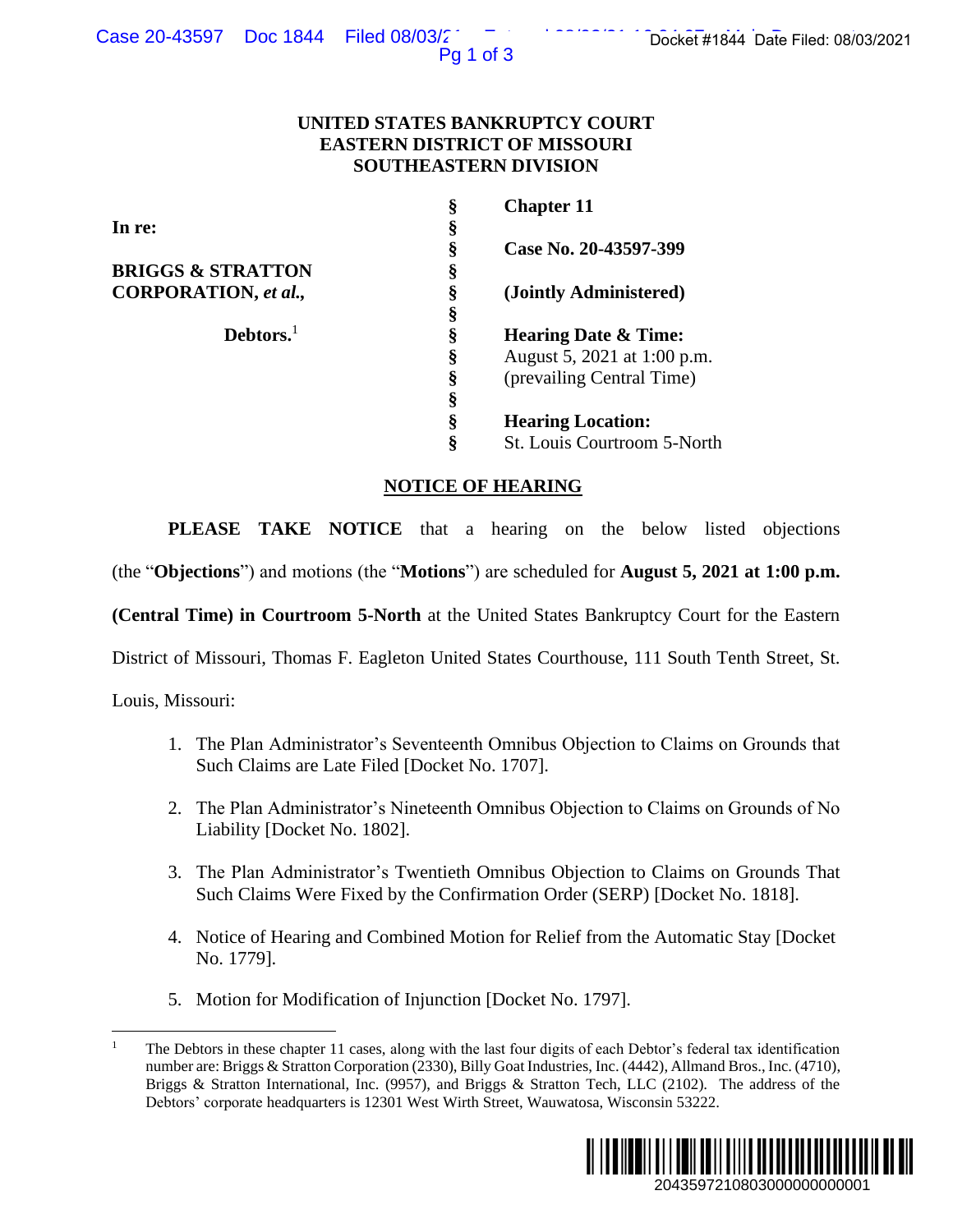#### Case 20-43597 Doc 1844 Filed 08/03/21 Entered 08/03/21 16:04:07 Main Document Pg 2 of 3

**ANY RESPONSES TO THE OBJECTIONS MUST BE FILED BY NO LATER THAN 11:59 P.M. (PREVAILING CENTRAL TIME) ON JULY 29, 2021 AND MUST BE SERVED UPON THE UNDERSIGNED AND FILED WITH THE CLERK OF THE UNITED STATES BANKRUPTCY COURT, THOMAS F. EAGLETON COURTHOUSE, 111 SOUTH TENTH STREET, 4TH FLOOR, ST. LOUIS, MISSOURI 63102 AS PER THE ELECTRONIC CASE FILING REQUIREMENTS OF THE COURT.**

**PLEASE TAKE FURTHER NOTICE THAT** interested parties who wish to appear telephonically may request dial-in information from the Courtroom Deputy, Craig J. Spidle, at (314) 244-4806, [craig\\_spidle@moeb.uscourts.gov.](mailto:craig_spidle@moeb.uscourts.gov)

**PLEASE TAKE FURTHER NOTICE** that copies of the Motions and the Objections may be obtained: (i) by accessing the Court's website at *[https://ecf.moeb.uscourts.gov](https://ecf.moeb.uscourts.gov/)* through an account obtained from the Pacer Service Center at 1-800-676-6856 or *[www.pacer.gov](http://www.pacer.gov/)* or (ii) free of charge, by accessing the Debtors' case information website at *[http://www.kccllc.net/Briggs.](http://www.kccllc.net/Briggs)*

**PLEASE TAKE FURTHER NOTICE** that your rights may be affected. You should read the Objections carefully and discuss them with your attorney, if you have one in the chapter 11 cases. (If you do not have an attorney, you may wish to consult one).

**PLEASE TAKE FURTHER NOTICE** that if you do not want the Court to grant the relief requested in the Objections, or if you want the Court to consider your views on the Objections, then you or your attorney must attend the Hearing.

If you or your attorney do not take these steps, the Court may decide that you do not oppose the relief sought in the Objections and may enter orders granting the relief requested in the Objections.